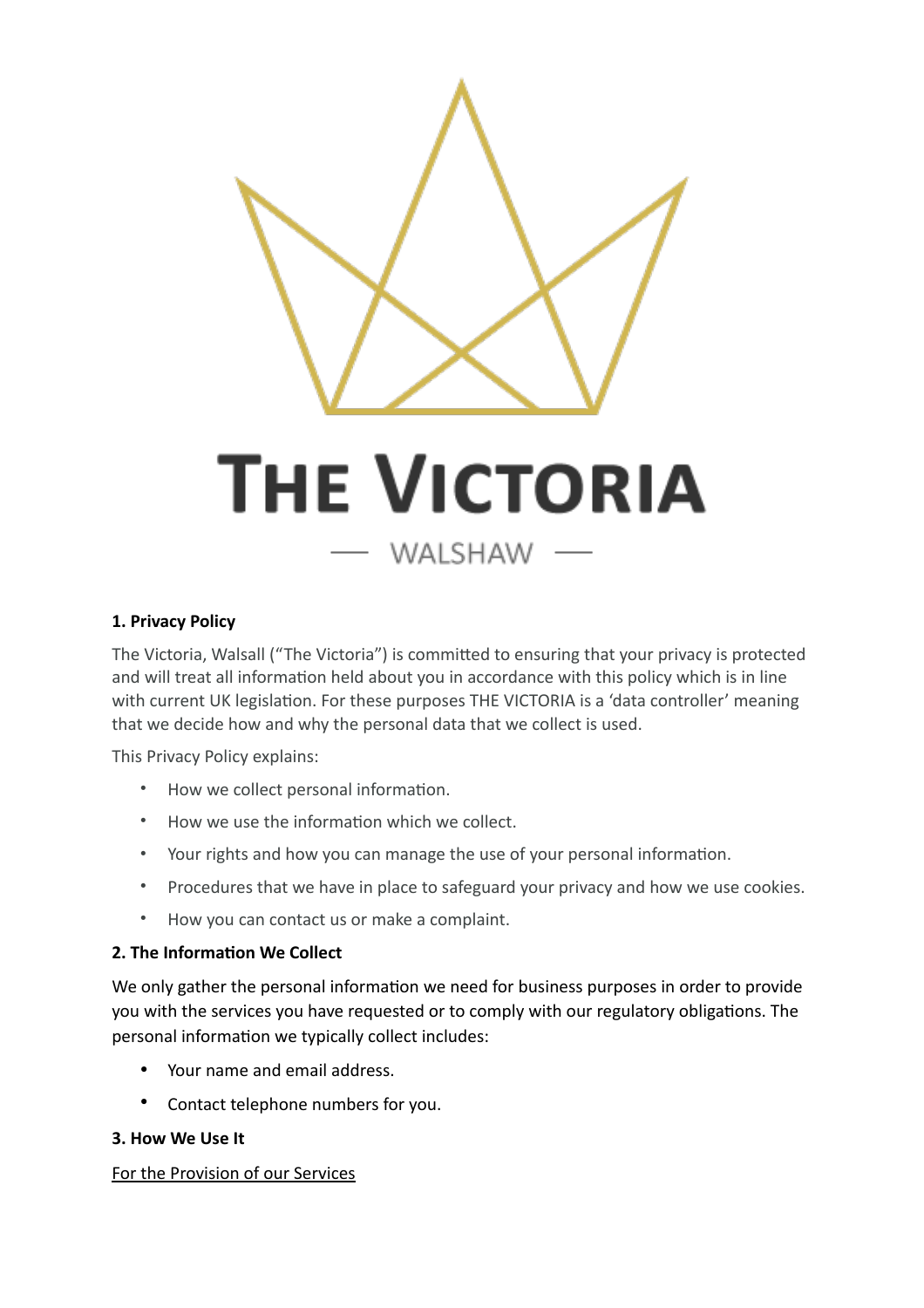We use the information we gather to provide you with the services you have requested. Depending on which service you receive we may need to share your personal information with our subcontractors who are involved in the provision of our services. We need to process your personal information in this way to enter into and perform our obligations under the contract we have with you.

## If our Business is sold

We will transfer your personal information to a third party:

- if we sell or buy any business or assets, we will provide your personal information to the seller or buyer (but only to the extent we need to, and always in accordance with data protection legislation); or
- if THE VICTORIA or the majority of its assets are acquired by somebody else, in which case the personal information held by THE VICTORIA will be transferred to the buyer.

We process your personal information for this purpose because we have a legitimate interest to ensure our business can be continued by the buyer. If you object to our use of your personal information in this way, the relevant seller or buyer of our business may not be able to provide services to you.

In some circumstances we may also need to share your personal information if we are under a duty to disclose or share it to comply with a legal obligation.

THE VICTORIA will only process your information if we have a business reason to do so. Generally, this occurs when you make a request of us, such as to find a property suitable for your needs. Where we need to manage your account information we will do so in compliance with the obligations placed on us by law.

We do not sell or share your personal information to companies outside of THE VICTORIA, and we only share your personal information within THE VICTORIA as necessary.

We may, from time to time, contact you by post, e-mail or telephone to ask you for your feedback and comments on our services. If you no longer wish to receive these or other correspondences, please let us know. The simplest way to do this is to send an email message to [ TBD ].

### **4. How We Protect Your Information**

The internet is not a secure medium, but we have put in place various security procedures to protect your data. We take the security and privacy of our customers' personal information extremely seriously and we have strict internal procedures which cover the storage, access and disclosure of your information.

All information you provide to us is stored on secure servers.

# **5. You and Your Informa5on**

You have certain rights in respect of the management of the personal data we hold about you. You can exercise any of these rights by contacting us. The easiest way to get in touch is likely to be by emailing us at  $[$  TBD  $]$ .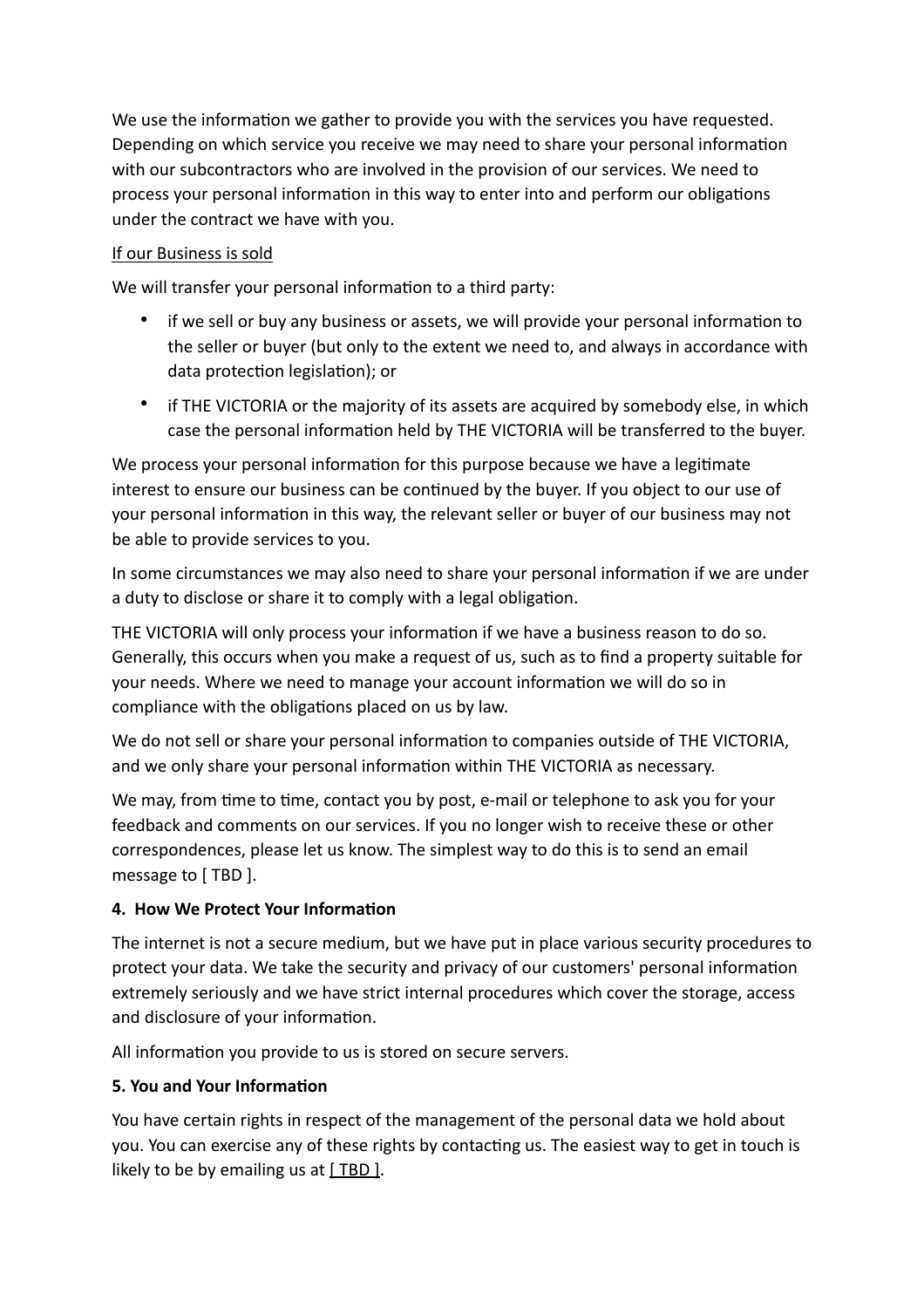### The Right of Access

You are entitled receive confirmation as to whether your personal information is being processed by us, as well as various other information relating to our use of your personal information.

You also have the right to access your personal information which we are handling.

### The Right of Rectification

You have the right to require us to rectify any inaccurate personal information we hold about you. You also have the right to have incomplete personal information we hold about you completed, by providing a supplementary statement to us.

#### The Right to Data Portability

You have the right to receive the personal information we hold about you in a structured, standard machine readable format and to send this to another organisation controlling your personal information.

#### The Right of Erasure

You have the right to require us to erase your personal information which we are handling in the following circumstances:

- we no longer need to use your personal information for the reasons we told you we collected it for;
- where we needed your consent to use your personal information and you have withdrawn your consent.
- You object to our use of your personal information and we have no compelling reason to carry on handling your personal information
- Our handling of your personal information has broken the law
- We must erase your personal information to comply with a law we are subject to.

### **6. Your Right To Object**

You have the right to object to us handling your personal information when we are handling your personal information based on our legitimate interests (as described in section 3 above). If you ask us to stop handling your personal information in this way, we will stop unless we can show you that we have compelling grounds as to why our use of your personal information should continue

### **7. Data Retention**

Where you have contracted with us for our services, we will retain your data as long as is required to comply with our regulatory and statutory obligations to ensure that we are able to assist you should you have any questions, feedback or issues in connection with any services we have provided to you.

Where we have processed your data for any other reason (such as where you have contacted us with an initial enquiry) we will retain your data for up to 12 months.